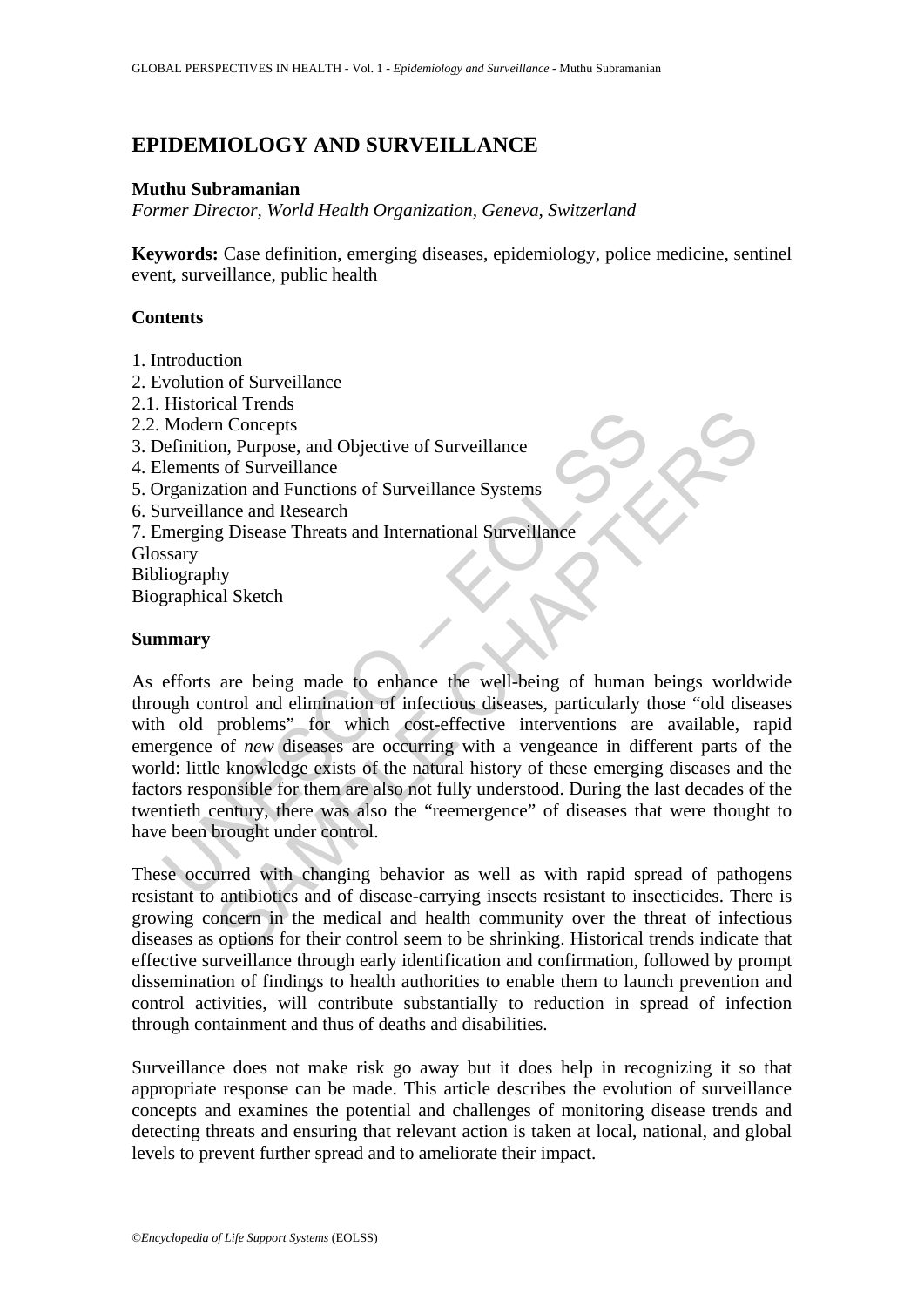## **1. Introduction**

Never has there been a period in history when the population health and distribution of diseases worldwide has changed so rapidly as since 1950: dramatic improvements in life expectancies have been achieved, large reductions in child and, to a lesser extent, in infant mortality through eradication and elimination of centuries-old infectious diseases have been accomplished, and the number of deaths and disabilities due to some chronic diseases has declined at least in some countries. No one can question epidemiology's remarkable contribution to such changes in people's health, in general, in better understanding of the causes and consequences of illness, disability, and death and, in particular, of surveillance in preventing and controlling the spread of diseases. However, its contribution could have been much more spectacular.

ile it can be acknowledged that epidemiology as the study of the minants of disease in humans had its roots in the Bible and poorates (fourth to fifth centuries B.C.E.), it has only been sincury that any serious attempt ha an be acknowledged that epidemiology as the study of the distribution<br>its of disease in humans had its roots in the Bible and in the writing<br>it fount to fifth centuries B.C.E.), it has only been since the minete<br>at any ser While it can be acknowledged that epidemiology as the study of the distribution and determinants of disease in humans had its roots in the Bible and in the writings of Hippocrates (fourth to fifth centuries B.C.E.), it has only been since the nineteenth century that any serious attempt has been made to apply it for enlarging our understanding of causes and determinants of diseases and disabilities and thus paving the way for preventing and controlling their occurrence and spread. Even thereafter, epidemiology in general and epidemiological research in particular have been focusing invariably more on methodological aspects of refining methods and procedures than on the application of what has been available for ensuring and even accelerating the wellbeing of humankind. As new and better epidemiological techniques and tools were being developed and disseminated for enhancing the understanding of disease processes and their determinants, medical sciences and biomedical technologies were making available more efficacious immunizing agents, chemotherapy, and antibiotics and were also enlarging the information and knowledge base with evidence on more effective products and devices that could simplify diagnostic, therapeutic, and rehabilitation procedures in appropriate use of these vaccines and drugs.

Interaction, however, between epidemiologists who have knowledge of disease processes, technologists who have new and improved tools and products with the potential for improving peoples' health, and health and medical care providers and policy makers has not been as intense and effective as it could have been. Similarly, the potential of *surveillance* in accelerating health gains has not also been fully exploited. Developments in this area were directed more at conceptual levels for expanding the scope of surveillance and extending its functions to health services as a whole (that is, well beyond specific diseases and illnesses) than at the adaptation, simplification, and application levels for involving different categories of individuals for early recognition, prompting timely response, and thus avoiding panic. Broadening the scope led to a dilution of the effectiveness of surveillance in carrying out its primary tasks of early detection and recognition of infectious cases, timely reporting, and rapid confirmation of outbreaks and prompt and effective response to prevent and control the spread of diseases. Under these circumstances, there has been no substantial reduction in the gap between what *could* be achieved and what *has* been achieved by epidemiology and surveillance in improving health worldwide. Remarkable developments have taken place in the area of surveillance at conceptual and application levels insofar as communicable diseases are concerned and this article summarizes them: it describes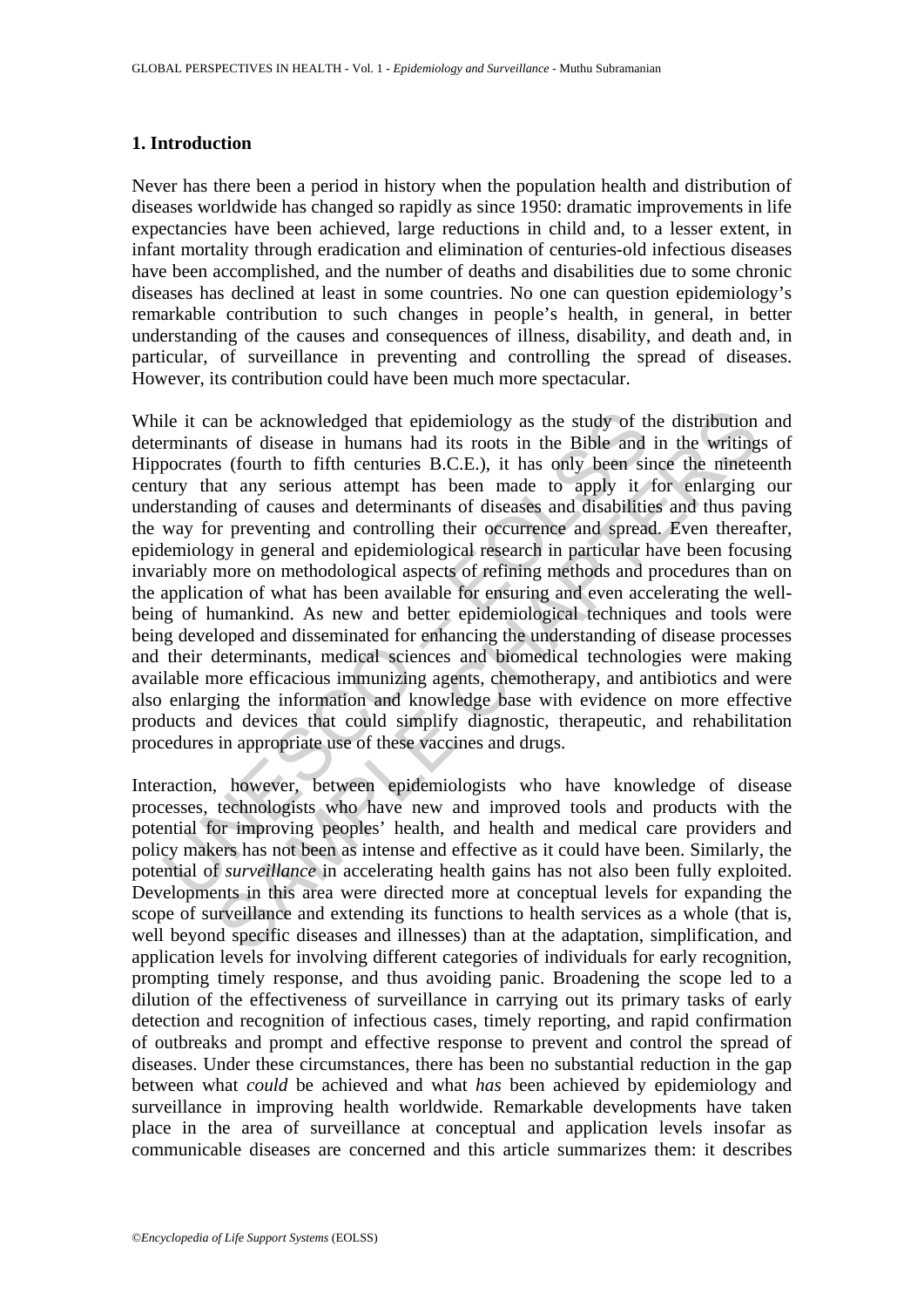surveillance and its evolution and examines the problems and prospects associated with its effectiveness in improving global health.

## **2. Evolution of Surveillance**

## **2.1. Historical Trends**

The dictionary definition of surveillance as supervision, watch or guard, especially over a suspected person that has existed at least since the seventeenth century has evolved into an epidemiological definition of continued watchfulness over the distribution and trends of incidence of diseases through a systematic collection, consolidation and evaluation of morbidity and mortality reports and other relevant data for the purpose of prevention of disease or injury. Its scope was further expanded beyond its relevance for infectious diseases to include a broad spectrum of public health problems of chronic diseases, occupational health, low birth-weight, malnutrition, disability, accidents, etc., as well as of the environment, personal behavior, and preventive health technologies. In its application, as well, certain clear milestones can be identified, such as the introduction of the practice of quarantine in C.E. 1400; the systematization in eighteenth-century Vienna of personal and communal behavior for achieving better health; the introduction by industrial nations in the late nineteenth century of environmental health measures through legal means; and developments in the twentieth century of innovative approaches to disease prevention and control resulting in health improvements at local, national, and international levels.

crious diseases to include a broad spectrum of public health pr<br>ases, occupational health, low birth-weight, malnutrition, disabil<br>vell as of the environment, personal behavior, and preventive heal<br>application, as well, ce of encourage and problem and problem and problems of chromational health, low birth-weight, malnutrition, disability, accidents, of the environment, personal behavior, and prevenive health rehologies and behavior, as well, The first real public health action that can be considered "surveillance" probably occurred in 1348 during the bubonic plaque when public health authorities boarded ships in the port near the then Republic of Venice to prevent people suffering from plague-like illness from disembarking. In the late Middle Ages, governments in western Europe assumed responsibility for health protection and health care of the population of their towns and cities: a rudimentary system of monitoring illness led to regulations against polluting streets and public water, instructions for burial and food handling, and the provision of health care. Evolution of surveillance concepts and procedures thus followed public health activities required to control and prevent diseases in the communities. It soon became clear that effective surveillance required some semblance of an organized health care system in a stable government, which was achieved not earlier than the fifteenth century and a classification system for diseases and illnesses that did not begin until the seventeenth century, with the work of Sydenham as well as mathematical methods for sophisticated statistical measurement that had also not been developed until then.

From the late 1600s and 1700s, death reports formed the basis for measuring population health, a use that continues to be important for assessing the extent and impact of diseases and injuries. In the seventeenth century, Achenwall coined the term "statistics" and Europe made extensive use of vital statistics for describing health trends; in the 1680s von Leibnitz established a health council and demonstrated the use of numerical analysis in mortality statistics for health planning. About the same time, John Grant outlined basic laws of birth and mortality as well as some basic principles of public health surveillance including disease-specific death counts, death rates, and the concept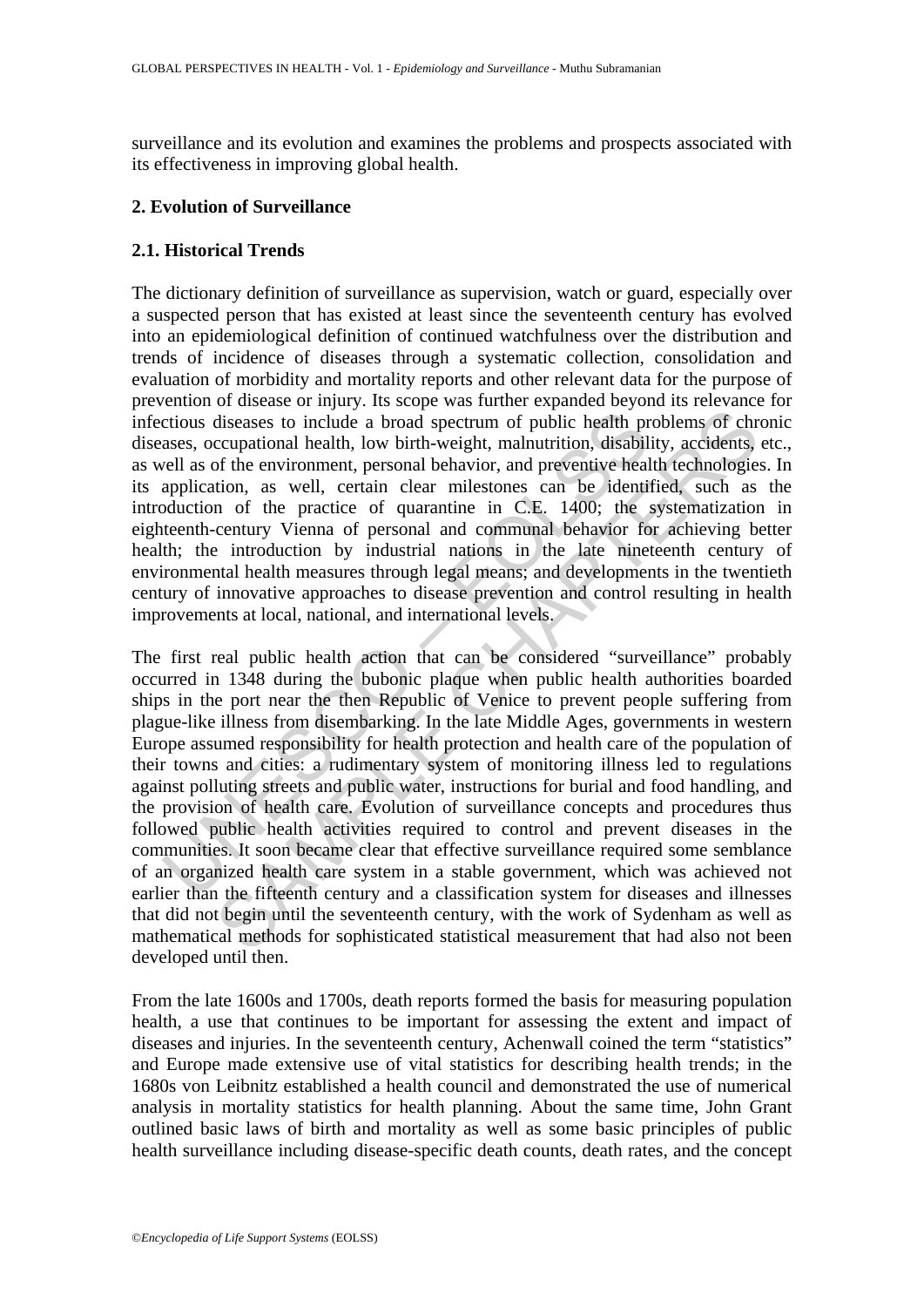of disease patterns. As early as 1741, the basic elements of surveillance were in practice in Rhode Island in the USA. The colony passed an act requiring tavern keepers to report contagious diseases among their patrons; this was followed two years later by the enactment of a law requiring the reporting of smallpox, yellow fever, and cholera.

A major breakthrough also occurred during the eighteenth century with Chadwick demonstrating the relationship between poverty, environmental conditions, and disease and Shattuck reporting on the relationship between death rates, infant and maternal mortality, and communicable diseases to living conditions. Shattuck also proposed the standardization of nomenclature for the causes of diseases and deaths and for the collection of health data by age, sex, occupation, socioeconomic level, and locality. All these developments contributed to establishing a basis for surveillance that can provide descriptive information regarding when and where health problems occur and who is affected, thus bringing out the diversity of epidemiological inquiries and resulting in public health responsibilities. In the latter part of the eighteenth century at a time when the health of the people was regarded as the responsibility of the state, a more comprehensive form of surveillance as "police medicine" was introduced. By the late eighteenth century and well into the nineteenth century, this idea of medical police, originally initiated in Germany and then adopted in other countries that had close contact with Germany, influenced developments in countries such as France, Britain, and the USA.

cted, thus bringing out the diversity of epidemiological inquiric<br>lic health responsibilities. In the latter part of the eighteenth cent<br>health of the people was regarded as the responsibility of<br>prehensive form of surveil In the state of the later than the state of the state of the state of the position of the position of the position of the position of the position of the position of the population of the population of the population of th During most of the nineteenth century, surveillance was largely the concern of social reformers who instigated the setting up of systems for monitoring the health of the population by drawing the attention of health authorities to outbreaks of diseases such as cholera, smallpox, plague, etc. This was followed by the introduction in industrialized countries in the late nineteenth century of environmental health measures through "legal means," a form of police medicine but with people's participation. Surveillance as a continuous process of collection and dissemination of descriptive information for monitoring health problems was being shaped by concerns for combating infectious diseases and thus depended heavily on reporting of these diseases. Meaningful concepts in surveillance emanating from these concerns went with public health activities designed to control and prevent these diseases in communities.



#### **Bibliography**

- - -

Bayer R. and Fairchild A.L. (2000). Public health: surveillance and privacy. *Science* **290**(5498), 1898– 1899. [An excellent article dealing with the emerging issue of confidentiality in the dissemination of infectious disease data and implications for disease prevention and control.]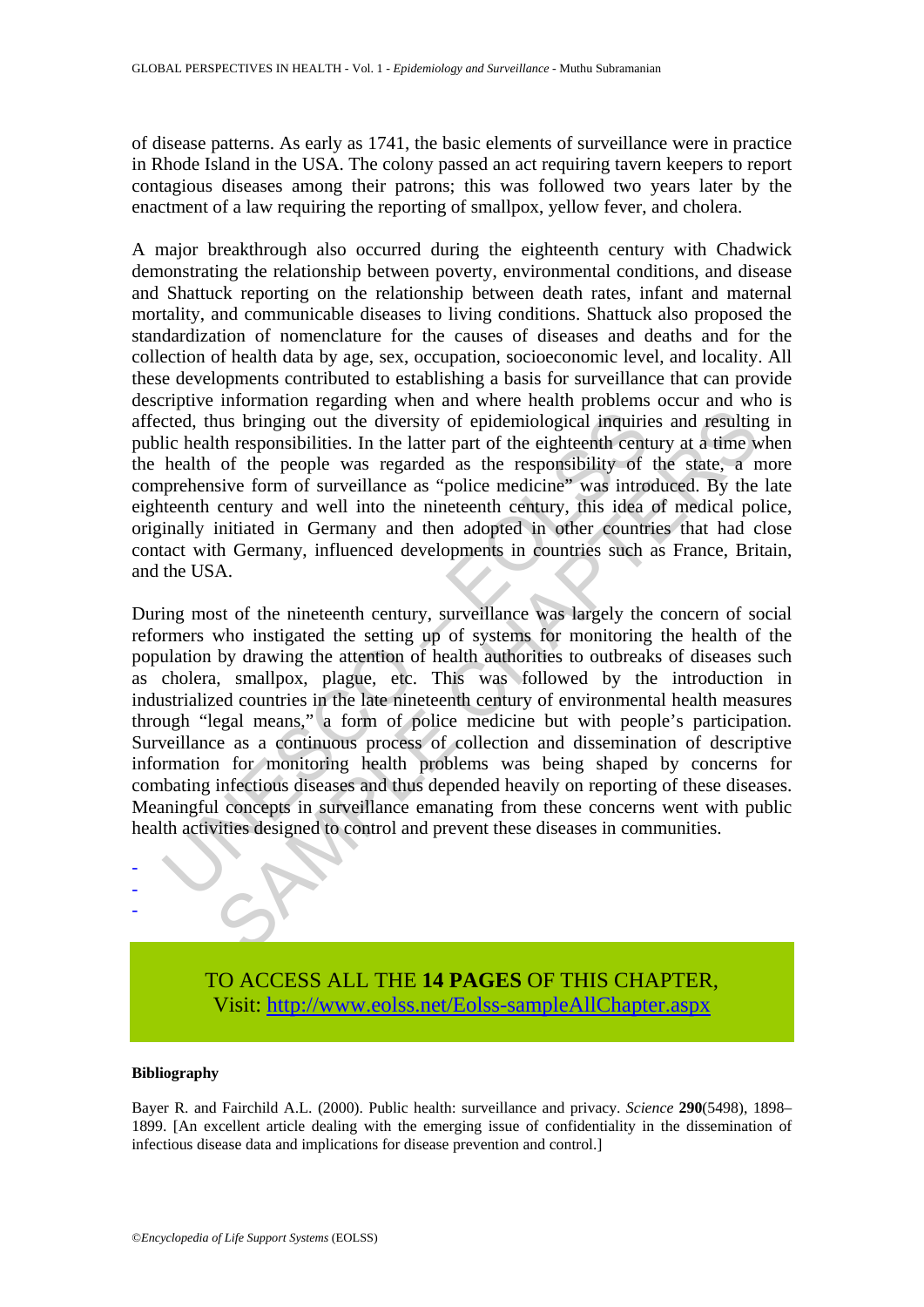Cash R.A. and Narasimhan V. (2000). Impediments to global surveillance of infectious diseases: consequences of open reporting in a global economy. *Bulletin of the World Health Organization* **78**(11), 1358–1366. [This paper discusses the spread of infectious diseases and the role of early recognition and rapid response in dealing with them in the context of globalization of the world economy.]

Halperin W. and Baker E.L., Jr., eds. (1992). *Public Health Surveillance*, 238 pp. New York: Van Nostrand Reinhold. [An excellent reference text on surveillance, particularly on its relevance and evolution of concepts and methods in the context of epidemiology and public health.]

Heymann D. (2001). *The Fall and Rise of Infectious Diseases,*10 pp. Geneva: WHO. [A paper on the emerging threat of infectious diseases and on the role of surveillance in dealing with their control.]

Langmuir A.D. (1963). The surveillance of communicable diseases of national importance. *New England Journal of Medicine* **268**, 182–192. [A descriptive paper on the concept and practice of surveillance in the USA.]

Langmuir A.D. (1976). William Farr: founder of modern concepts of surveillance. *International Journal of Epidemiology* **5**(1), 13–18. [An excellent paper elaborating Farr's contribution to modern concepts underlying surveillance.]

Last J.M. (1998). *Public Health and Ecology*, 464 pp. New York: McGraw-Hill Professional. [A textbook on public health problems, including historical background and ecological perspectives.]

Mahler H.T. (1978). *World Health Is Indivisible* (Address to the Thirty-first World Health Assembly, Geneva, May 9, 1978). Geneva: WHO [A thought-provoking address by Dr. H.T. Mahler on globalization of ill-health and on the need for individual and collective responsibility of member states for their control, as WHO launched its Global Strategy for Health for All by the year 2000.]

Rothman K.J. and Greenland S. (1998). *Modern Epidemiology*, 738 pp. Philadelphia: Lippincott-Raven. [An excellent textbook on epidemiology that explains and illustrates the specific role of surveillance in disease control.]

United States. Institute of Medicine (1992). *Emerging Infections*, 294 pp. Washington, D.C.: National Academy Press. [A lucid exposition on emerging diseases, the threat they pose to population health, implications for global trade and travel, and recommendations and guidelines for their control.]

Walford D. and Noah N. (1999). Emerging infectious diseases—United Kingdom. *Emerging Infectious Diseases* **5**(2), 189–194. [A summary paper that illustrates recent trends in emerging and reemerging diseases and the U.K.'s efforts and experience in dealing with them.]

pidemiology S(1), 13–18. [An excellent paper elaborating Farr's contribution<br>
rlying surveillance.]<br>
J.M. (1998). *Public Health and Ecology*, 464 pp. New York: McGraw-Hill Pro<br>
J.M. (1998). *Public Health and Ecology*, 46 by \$1). 13–18. [An excellent paper elaborating Farr's contribution to modern con-<br>urveillance.]<br>Weild *Health and Ecology*, 464 pp. New York: McGraw-Hill Professional. [A text<br>th problems, including historical background a World Health Organization (WHO) (1968). *National and Global Surveillance of Communicable Diseases* (Report of the Technical Discussions at the Twenty-first World Health Assembly, A21/ Technical Discussions/5, May 18, 1968). Geneva: WHO. [A background paper that brings together state-of-the-art surveillance in the mid twentieth century, particularly in relation to global initiatives for smallpox eradication.]

WHO (1996). *The World Health Report 1996*, 137 pp. Geneva: WHO. [An advocacy report giving an assessment of health situations and trends with particular reference to infectious diseases, summarizing global activities and initiatives in dealing with priority issues in disease control and outlining an agenda for further action.]

WHO (1999). *WHO Recommended Surveillance Standards* (WHO/CDS/CSR/IAR/99.2), 157 pp. 2nd ed. Geneva: WHO. [A manual designed for developing a system at national and international levels for integrated surveillance of priority diseases.]

#### **Biographical Sketch**

In more than four decades of professional work, **Muthu Subramanian's** interest and focus have been on adaptation and application of modern and state-of-the-art methodologies, techniques, and tools from epidemiology, statistics, mathematics, and management for analyzing and solving issues in social development and public health and on developing needed skills and capabilities at national and international levels. While at the United Nations Research Institute for Social Development (UNRISD) from 1964 to 1969, Subramanian contributed to innovative approaches to analysis and measurement of